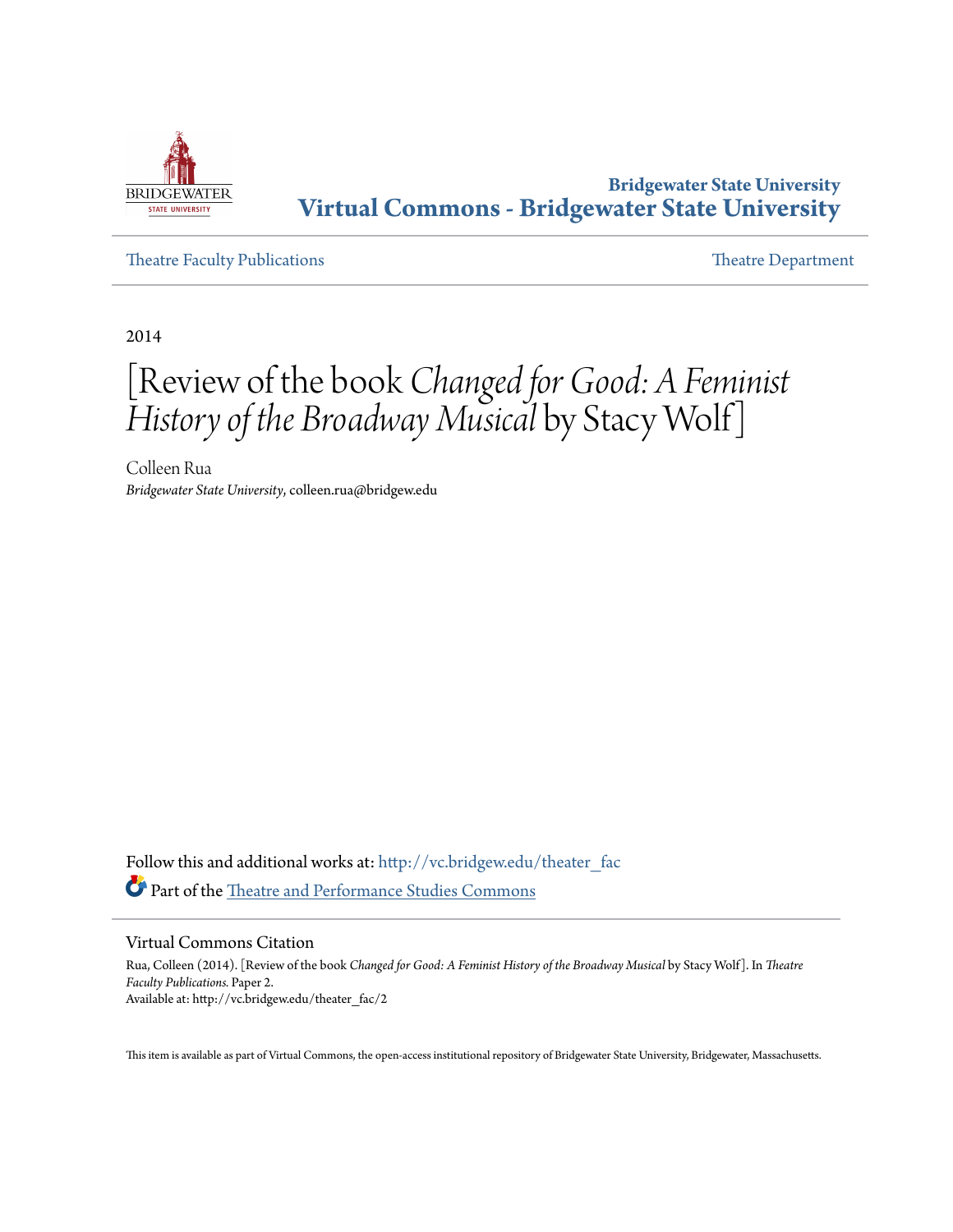

*Changed for Good: A Feminist History of the Broadway Musical***.** By Stacy Wolf. New York: Oxford University Press, 2011. 320 pp.; illustrations. \$99.00 cloth, \$24.95 paper, e-book available.

In the first pages of *Changed for Good*, Stacy Wolf gives the reader a front row seat in the audience of the 2003 hit Broadway musical *Wicked* as she describes in vivid detail the production's act one finale. In doing so, she posits *Wicked* as an exemplary work that both embraces and eschews deeply entrenched conventions of the Broadway musical. Using *Wicked* as the starting and ending points to her study, Wolf visits five decades of musicals, traces the progression of the representation of women onstage, and questions the ways in which women have disrupted the heteronormative conventions of musical theatre. Culminating with an analysis of the Elphaba/Glinda duet "Changed for Good," from which she takes her title, Wolf seeks to discover "how musicals moved from a female duet that *inter-*

*rupts* the romance narrative to female duets that *construct* the romantic narrative" (23). A departure from other essential but more general musical theatre histories, *Changed for Good* looks away from the male/female romantic relationship and toward female relationships and their fantastic ability to disrupt and subvert what is expected on the Broadway stage.

Surveying 19 musicals and delving more deeply into one (*Wicked*), Wolf presents a substantial study of Broadway musicals' female relationships. Each of the first five chapters considers a specific decade, from the "golden age" of the 1950s to musicals with a multicultural focus in the 2000s. Associated with each decade is a theatrical stage convention or theme that contextualizes the place of female characters onstage: female duets of the 1950s; the "Single Girl" of the 1960s; ensemble-focused musicals of the 1970s; the relationship of female characters to scenography in megamusicals of the 1980s; and stories of women of color in the 1990s and 2000s. The selected works are accompanied by images of their original Broadway productions, visual reminders of several iconic female-centered moments on Broadway. Wolf pays attention to the context in which these musicals were created by providing a brief but sufficient historical, political, and socioeconomic backdrop for each decade. Several chapters include additional contextualization, such as an overview of the stagecraft and technology used in 1980s megamusicals.

*Changed for Good* is most provocative in its queer reading of the Elphaba/Glinda relationship in *Wicked.* In this case, Wolf uses "queer" to "reference intense female homosocialities, friendships, intimacies and kinships that are performed in a given musical" (18), and argues that "two women singing together in a duet, their voices intertwined and overlapping, their attention toward one another, can also signify as queer" (18). In this context and within the framework of the heteronormative conventions of musical theatre, Wolf makes a strong argument for a queer relationship between Elphaba and Glinda, whose connection is the most intense and important in the play. Also fascinating is Wolf's analysis of female voices and bodies, particularly in her discussion of the "Single Girl" of the 1960s. It is this solo female performer who subverts the typical "I am/I want" musical number (in which the heroine expresses her hopes and desires for the future) and creates an "I will/I can" number, in which she controls her own destiny and often her sexuality, expressed outwardly through choreography. She focuses on the centerpiece of the musical, its score, and in particular the revelation of female relationships through vocal range, specific harmonies, and the intertwining of voices.

One intriguing way Wolf sets her book apart from other musical theatre histories is in her final chapter, which takes as its subject "Internet Girl Fans." Here, Wolf investigates the impact of *Wicked* and the cult of the musical theatre diva on teen and preteen girls in the United States. With regard to audience reception, Wolf "tak[es] girls seriously as participants in culture" (222).